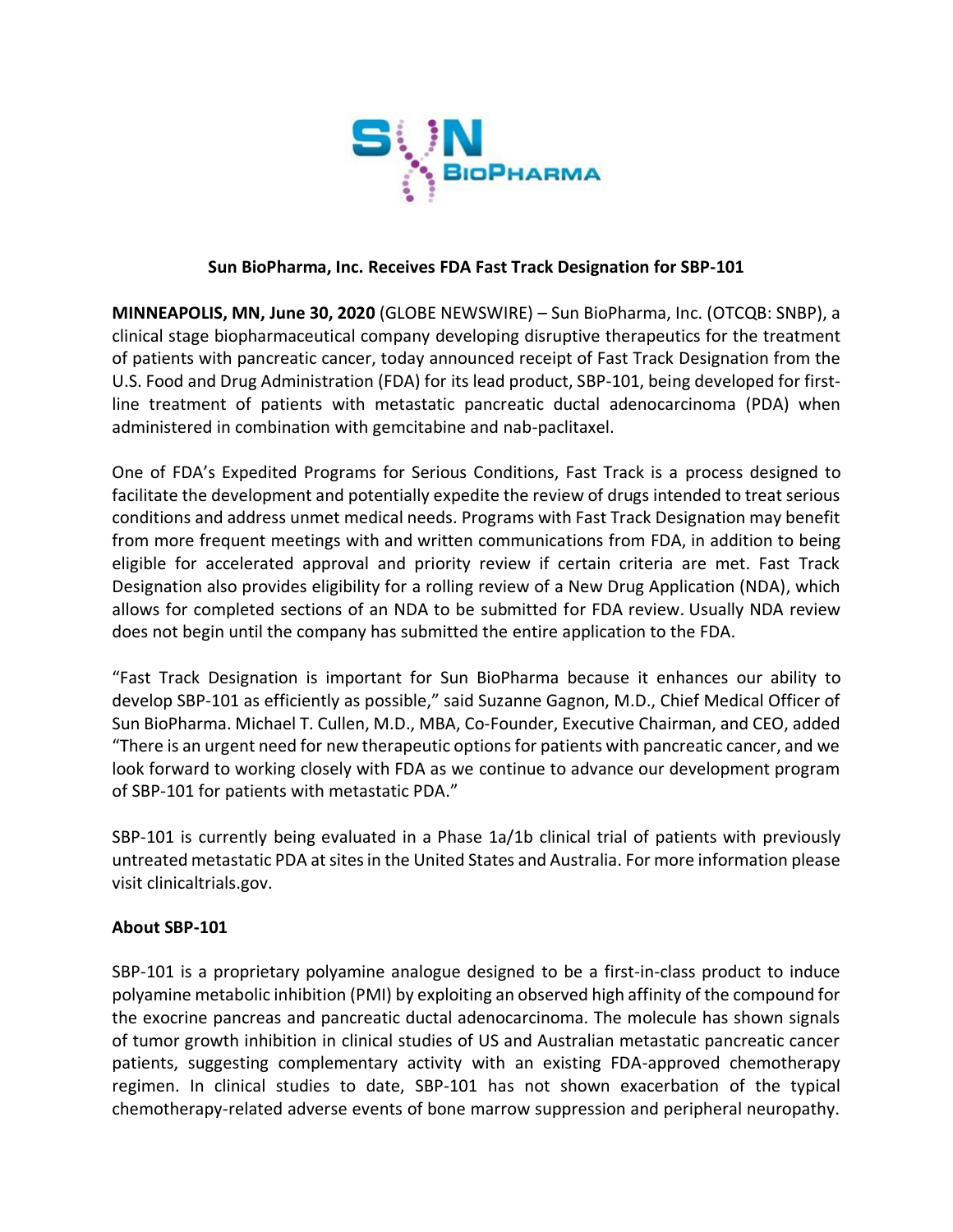The safety data and PMI profile observed in Sun BioPharma's current clinical trial provides support for continued evaluation of the compound in a randomized clinical trial.

## **About Sun BioPharma**

Sun BioPharma Inc. is a clinical-stage biopharmaceutical company developing disruptive therapeutics for urgent unmet medical needs. The Company's initial product candidate is SBP-101 for the treatment of patients with metastatic pancreatic ductal adenocarcinoma, the most common type of pancreatic cancer. Sun BioPharma Inc. is dedicated to treating patients with pancreatic cancer and fully exploring SBP-101's potential for efficacy in combination with other agents and in treating other types of cancer. SBP-101 was invented by Raymond Bergeron, Ph.D., a Distinguished Professor Emeritus at the University of Florida. Sun BioPharma has scientific collaborations with pancreatic disease experts at Cedars Sinai Medical Center in Los Angeles, the University of Rochester in New York, Scripps MD Anderson Cancer Center in San Diego, California, the University of Florida, the Austin Health Cancer Trials Centre in Melbourne, Australia, the Ashford Cancer Centre in Adelaide, Australia, the Blacktown Cancer and Haemotology Centre in Sydney, Australia and the John Flynn Private Hospital in Tugun, Queensland, Australia. The Company's independent Data Safety Monitoring Board (DSMB) is Chaired by James Abbruzzese, MD, Professor of Medicine, and Chief, Division of Medical Oncology at Duke University School of Medicine. Professor David Goldstein, FRACP, Senior Staff Specialist at the Prince Henry & Prince of Wales Hospital / Cancer Care Centre in Sydney, Australia is Co-Chair of the DSMB. Further information can be found at: www.sunbiopharma.com. Sun BioPharma's common stock is currently quoted on the OTCQB tier of the over-the-counter markets administered by the OTC Markets Group, Inc. under the symbol SNBP.

## **Cautionary Statement Regarding Forward-Looking Statements**

*This press release contains "forward-looking statements," including within the meaning of the Private Securities Litigation Reform Act of 1995. Forward-looking statements can be identified by words such as: "believes," "may," "expects," or "plans." Examples of forward-looking statements include, among others, statements we make regarding future determinations of the characteristics of SBP-101, and its effectiveness. Forward-looking statements are neither historical facts nor assurances of future performance. Instead, they are based only on our current beliefs, expectations, and assumptions regarding the future of our business, future plans and strategies, projections, anticipated events and trends, the economy and other future conditions. Because forward-looking statements relate to the future, they are subject to inherent uncertainties, risks and changes in circumstances that are difficult to predict and many of which are outside of our control. Our actual results and financial condition may differ materially and adversely from the forward-looking statements. Therefore, you should not rely on any of these forward-looking statements. Important factors that could cause our actual results and financial condition to differ materially from those indicated in the forward-looking statements include, among others, the following: (i) our ability to obtain additional funding to complete Phase 1 clinical trial; (ii) progress and success of our Phase 1 clinical trial; (iii) the impact of the current COVID-19 pandemic on our ability to complete enrollment in our current clinical trial; (iv) our*